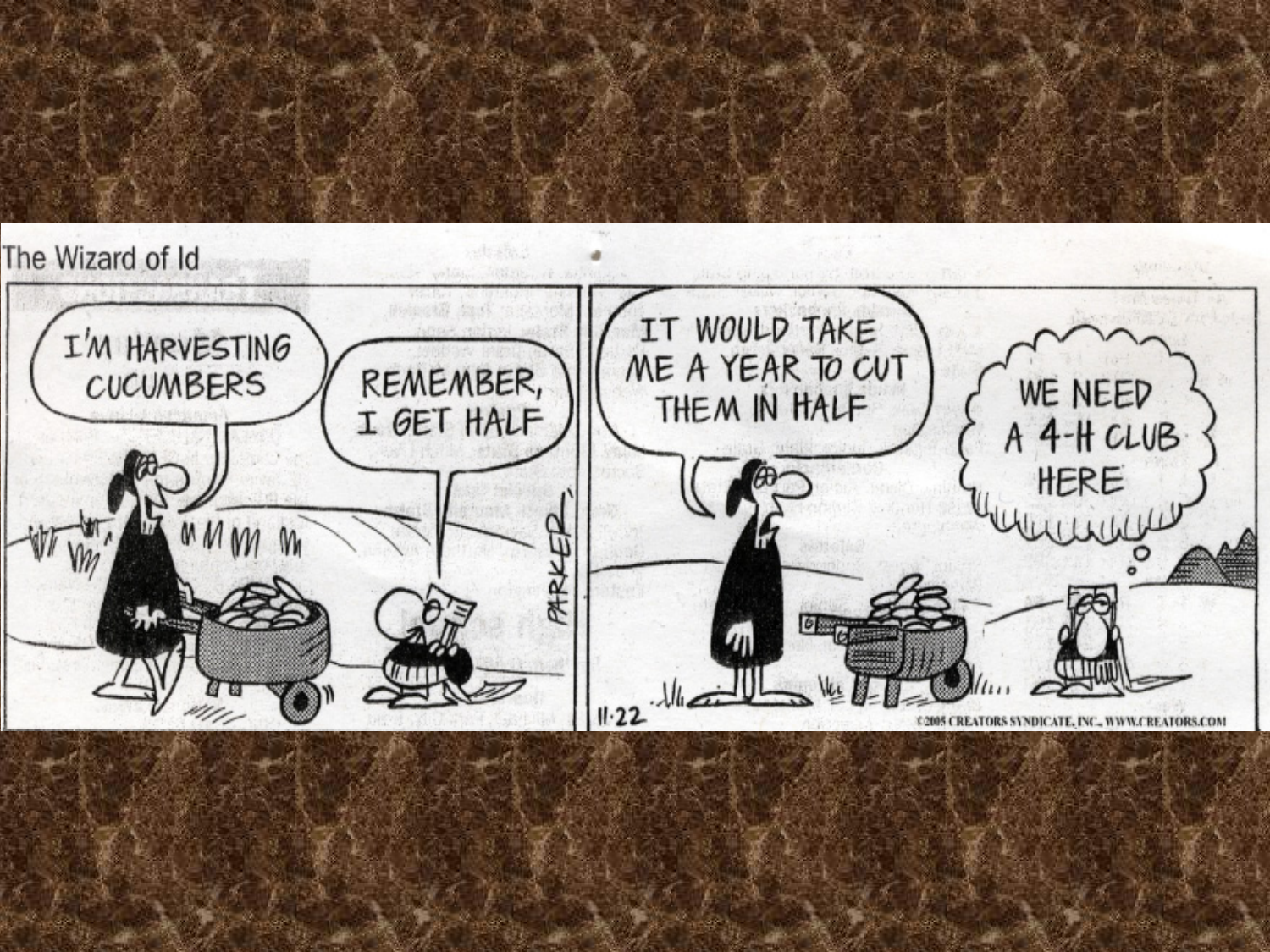



### Elements of Vibrant Youth Groups

**February 12, 2009 Kirk A. Astroth, Director Arizona 4-H Youth Development**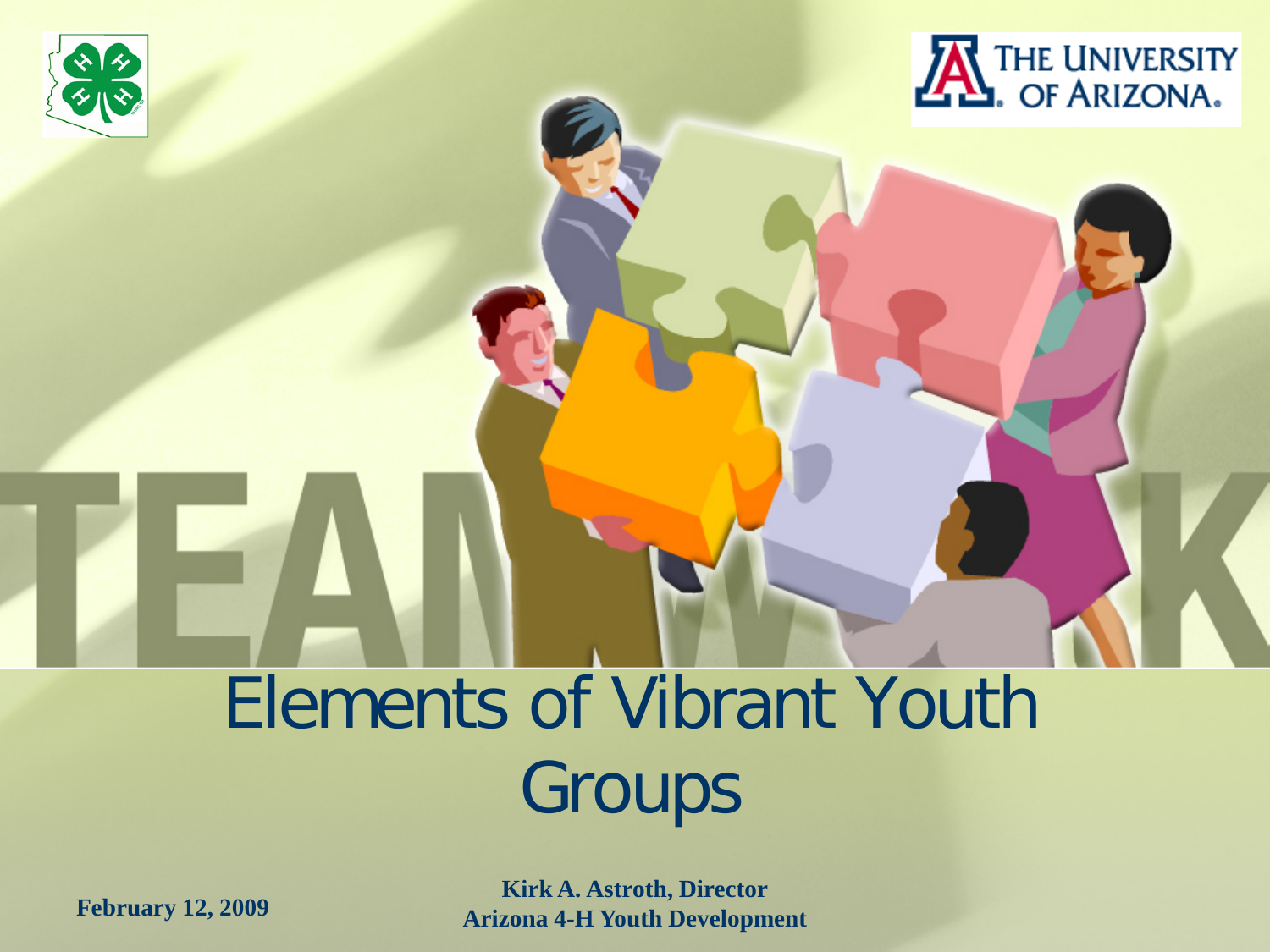

## Research Question

 What accounts for the differences between 4-H clubs within the same area, county or state?

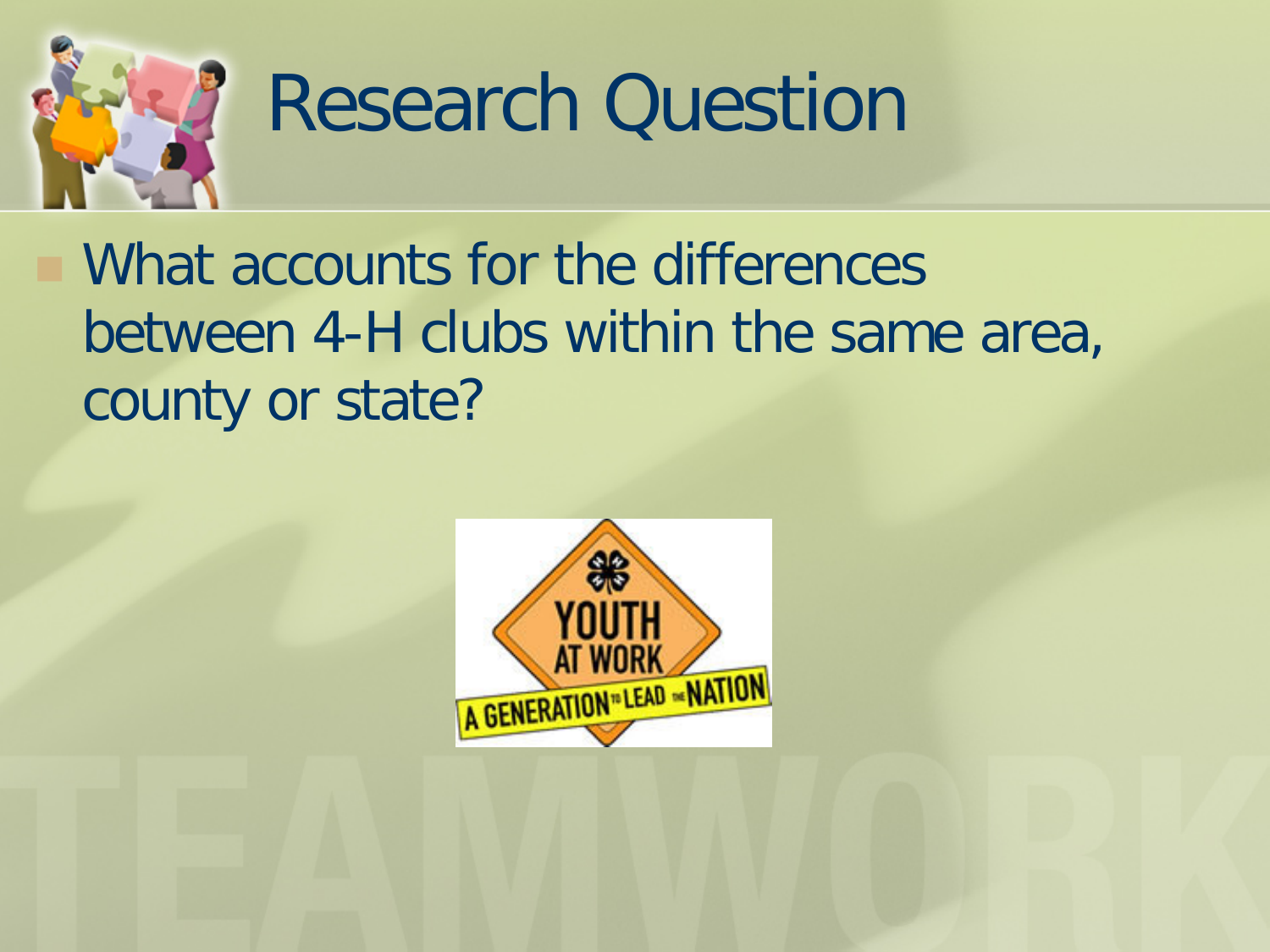

- Pulsating with life, vigor and activity
	- Foster a sense of personal influence over life's events rather than submission to the will and whims of others
		- Acceptance and respect for youth
	- Inner confidence
	- Believe in themselves and the future
	- Authentic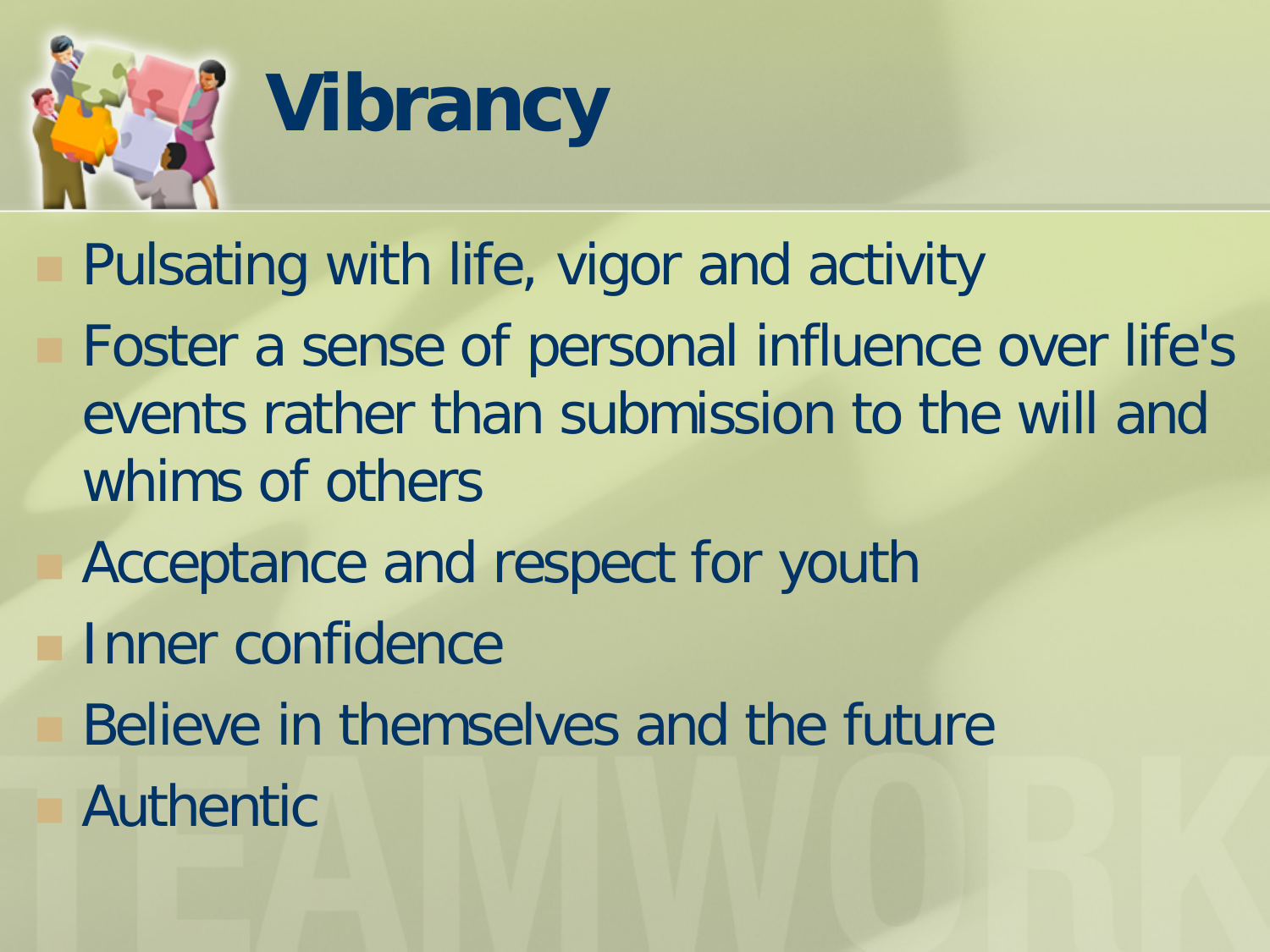

## 4-H Vibrancy Study

- Random selection of counties—urban, rural and "frontier"
	- Deci Leadership Survey use with all 4-H club leaders in 3 counties
	- Six clubs selected for further study
	- Monitored for 12 months—January through December
	- Quantitative & qualitative surveys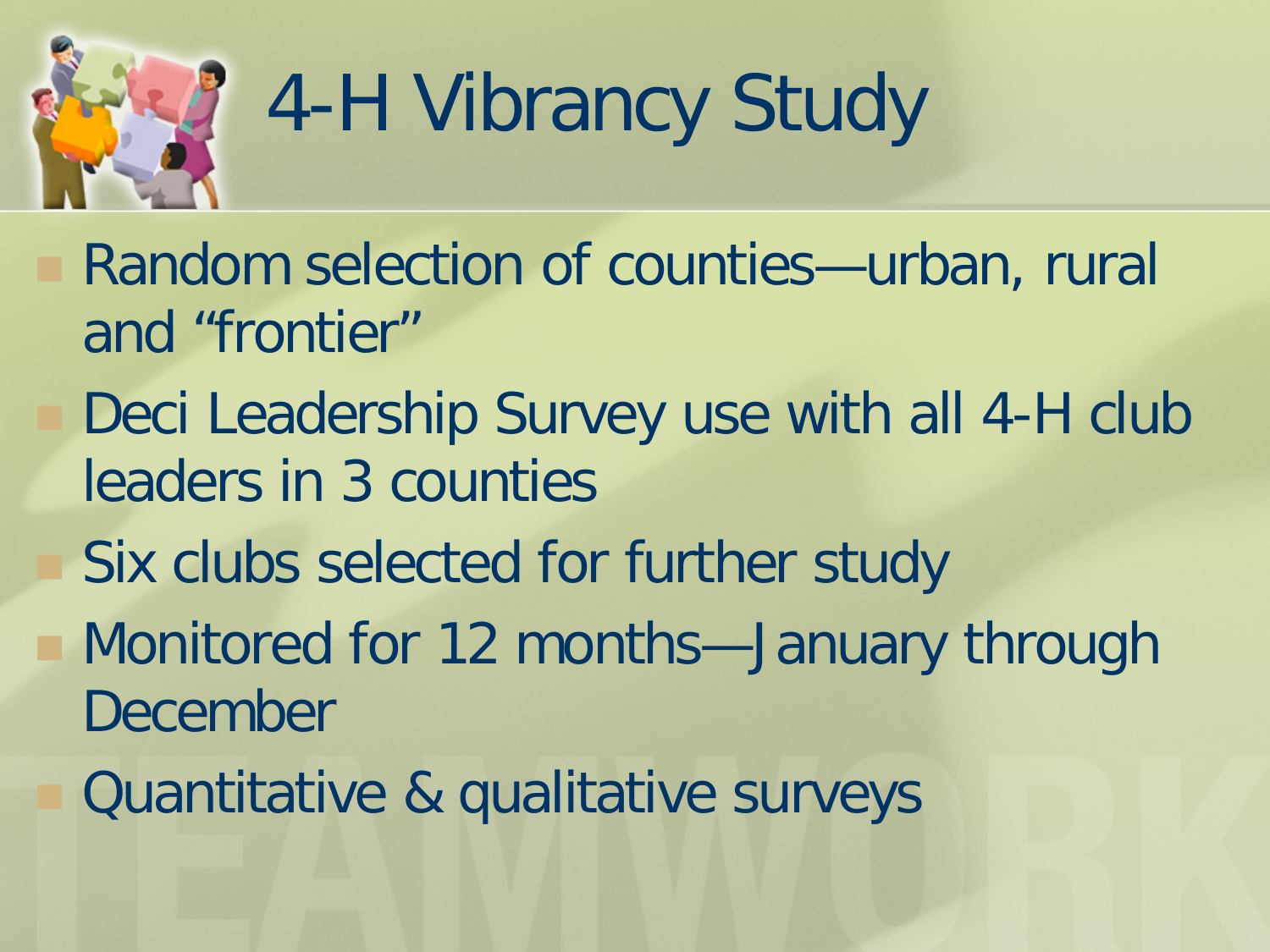

## **#1--Focus on Weaning, Not Winning**

 **High expectations Ownership by young people Autonomy and self-determination "Being our best, not beating the rest"**

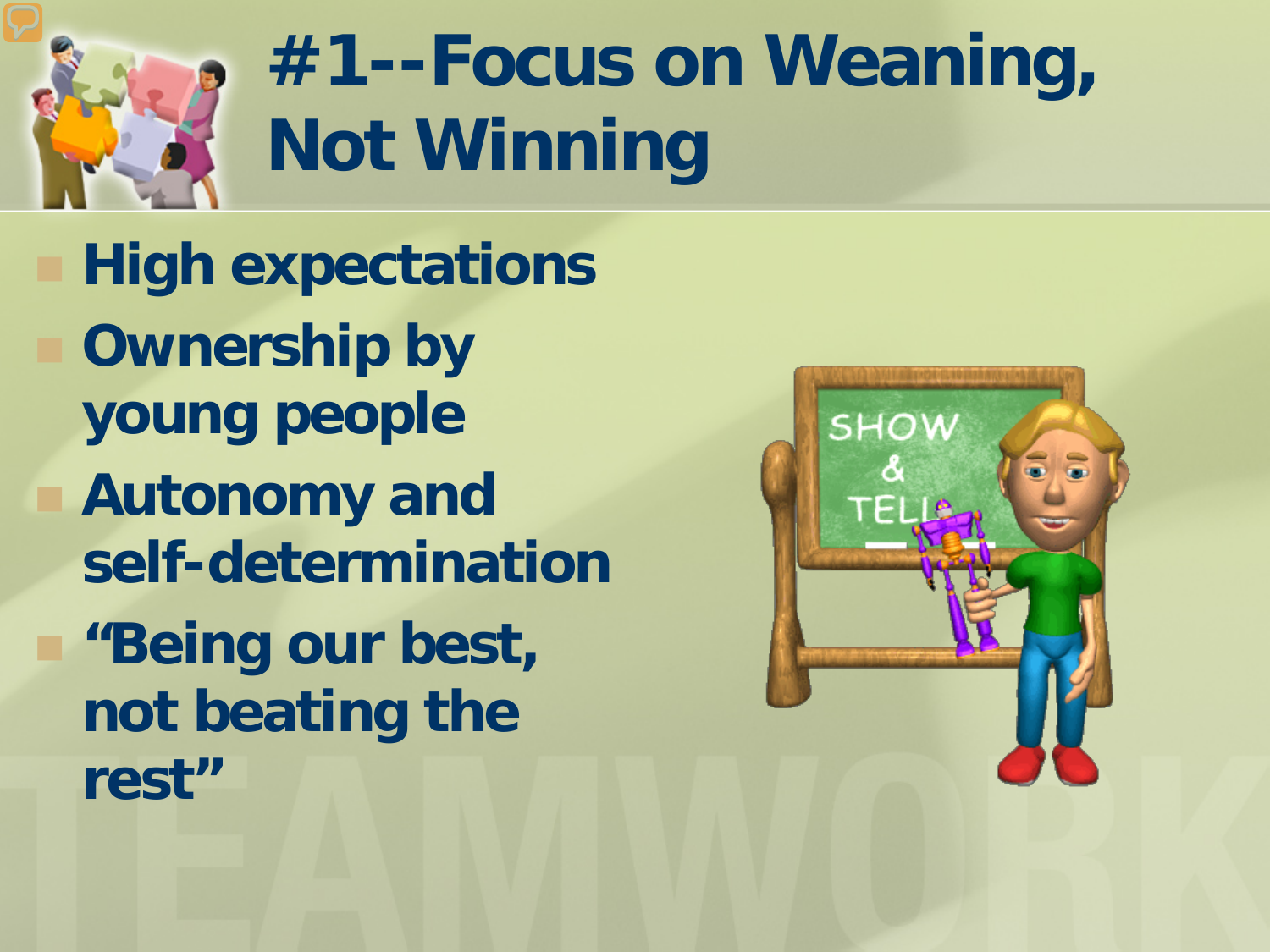

## **#2--Firm, Yet Flexible**

 **Able to change how they do things, but not their core purpose Clear standards and group norms Consistency and reliability Balance between rigidity and chaos**

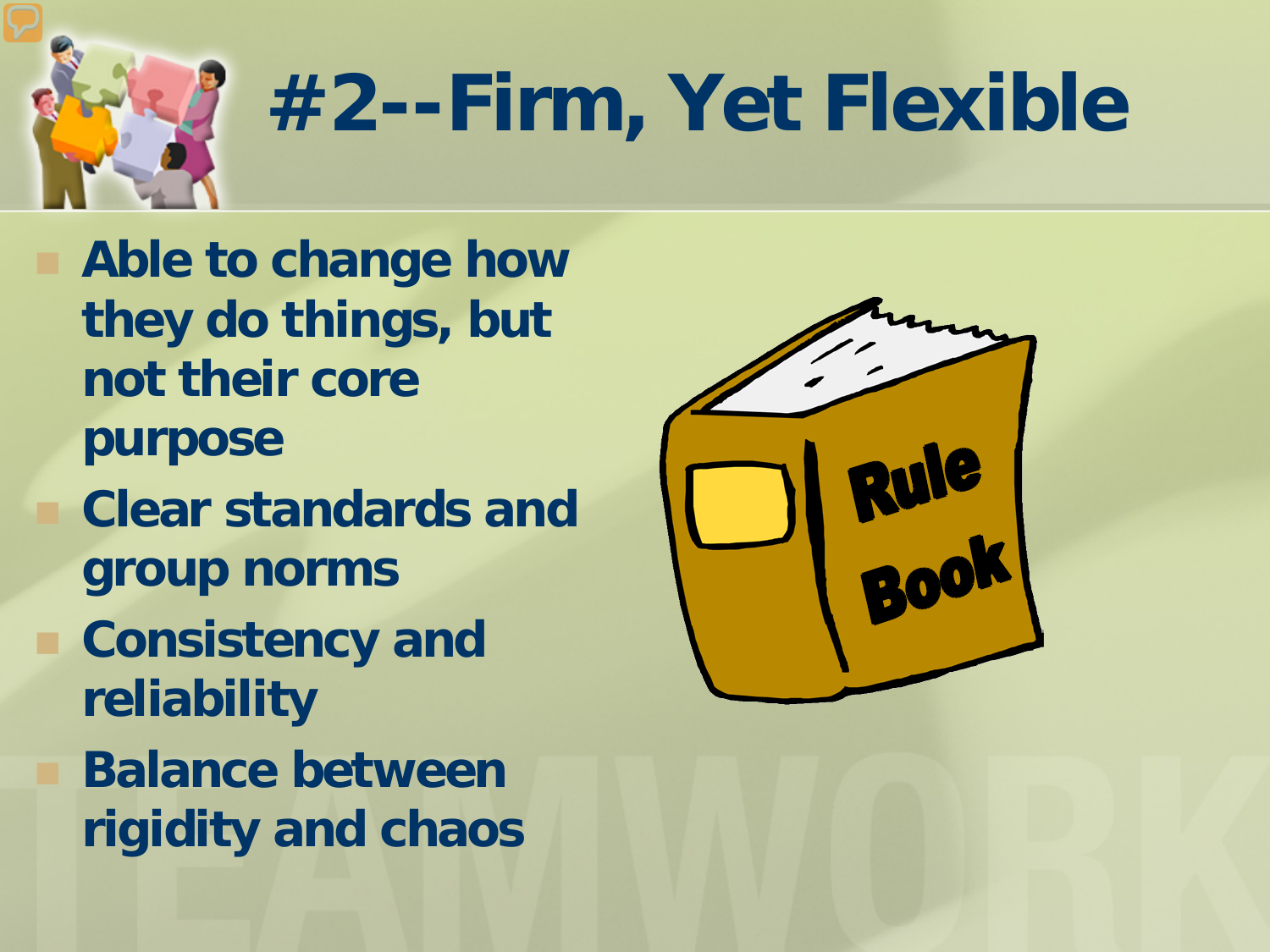

## **#3--Work Hard, Play Hard**

 **Sense of purpose Fun, learning, growth Group outings Community service Develop a positive work ethic**

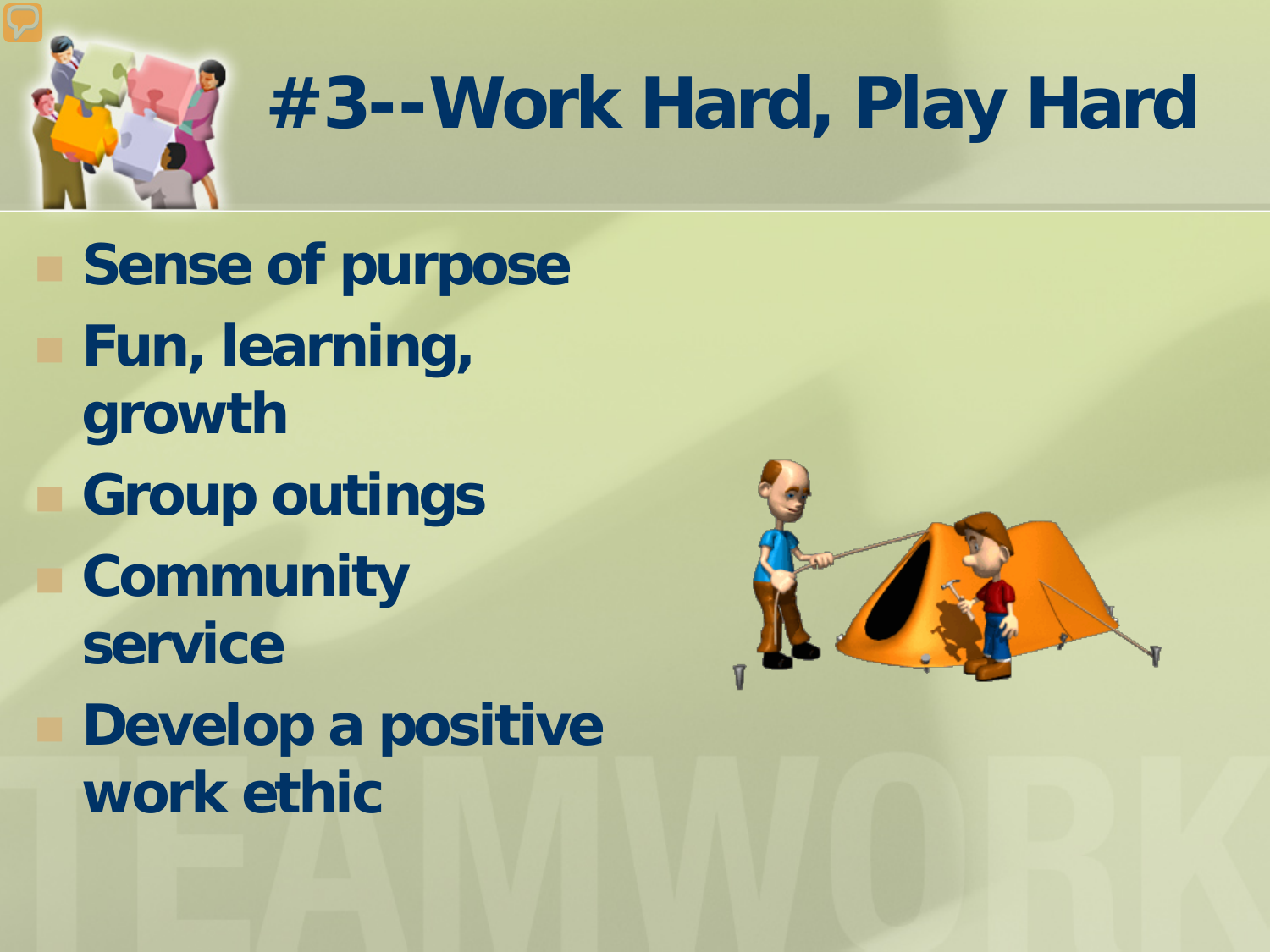

## **#4--Empower Rather than Embalm**

 **Enable youth to lead Develop responsibility and decision-making skills Provide opportunities to critically test, explore and discuss ideas in safe environments**

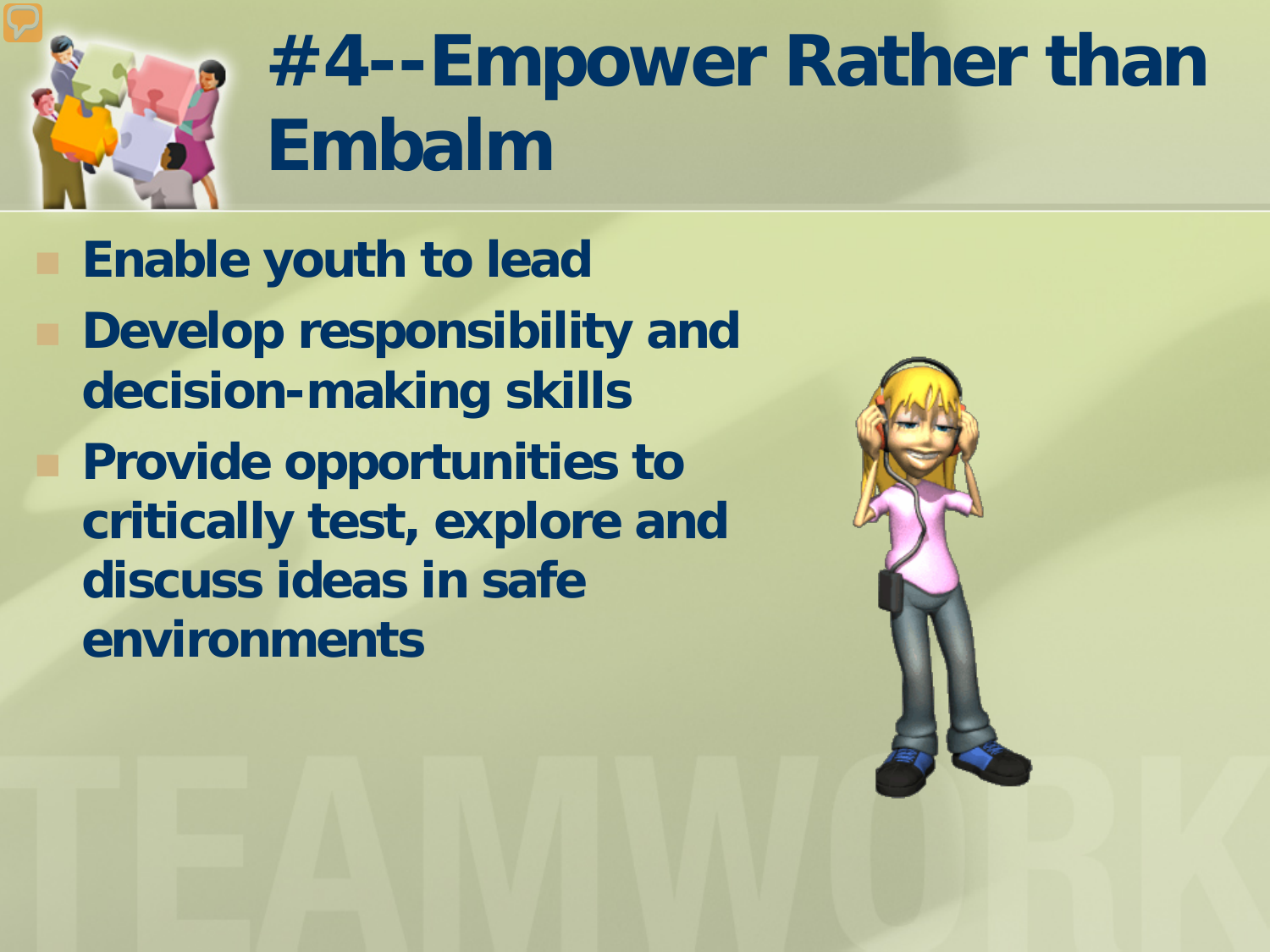

## **#5--Communicate and Listen**

 **Youth are listened to, respected, and input valued Involve members in discussions and decisions Atmosphere is** 

**characterized by coaching, support, guidance**

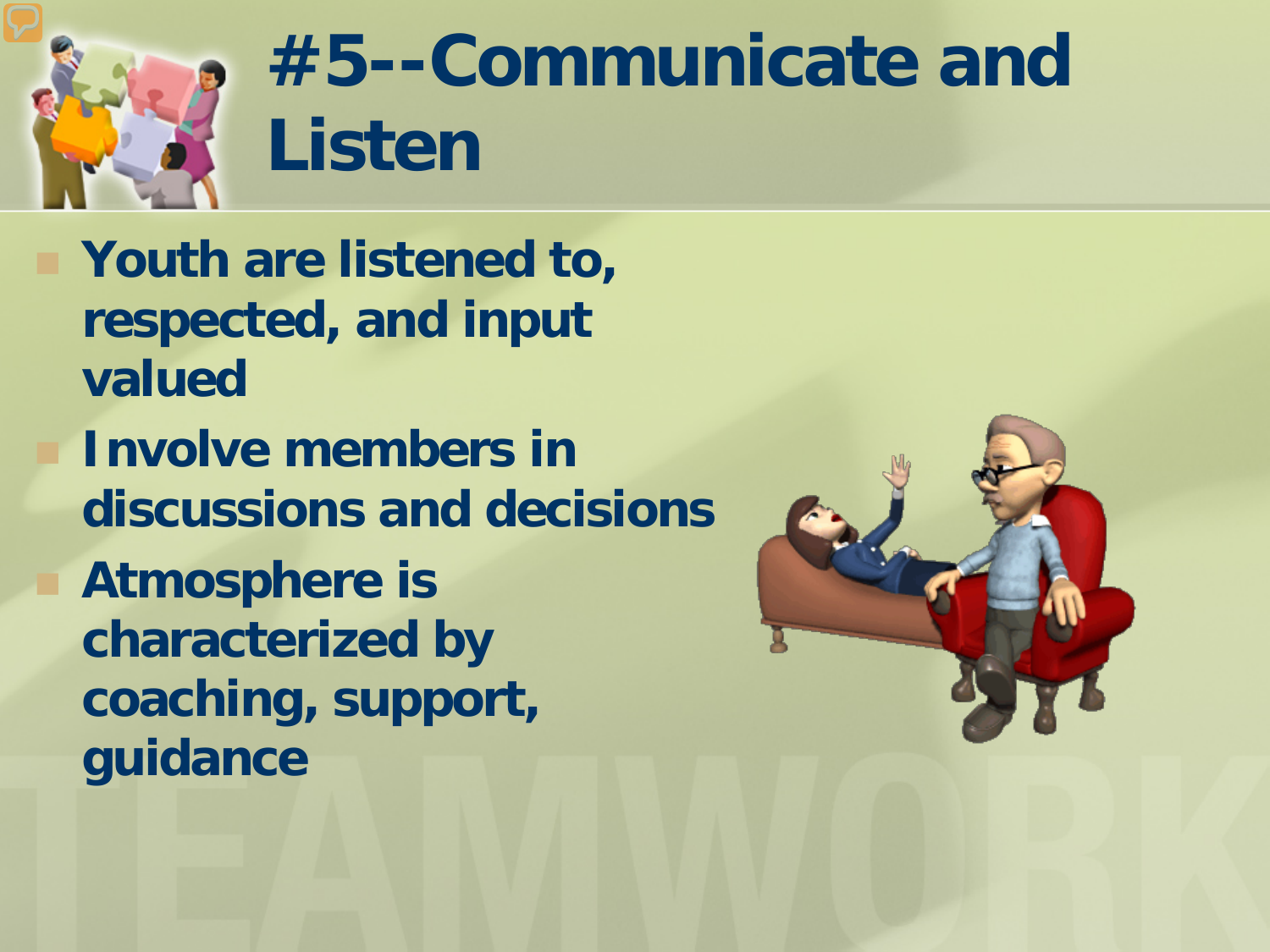

## **#6--Balance between Chaos and Rigidity**

 **Vibrant groups as "chaordic"—balance between chaos and too much order Can adapt to changes and move on Like families that need balance—not enmeshed nor permissive**

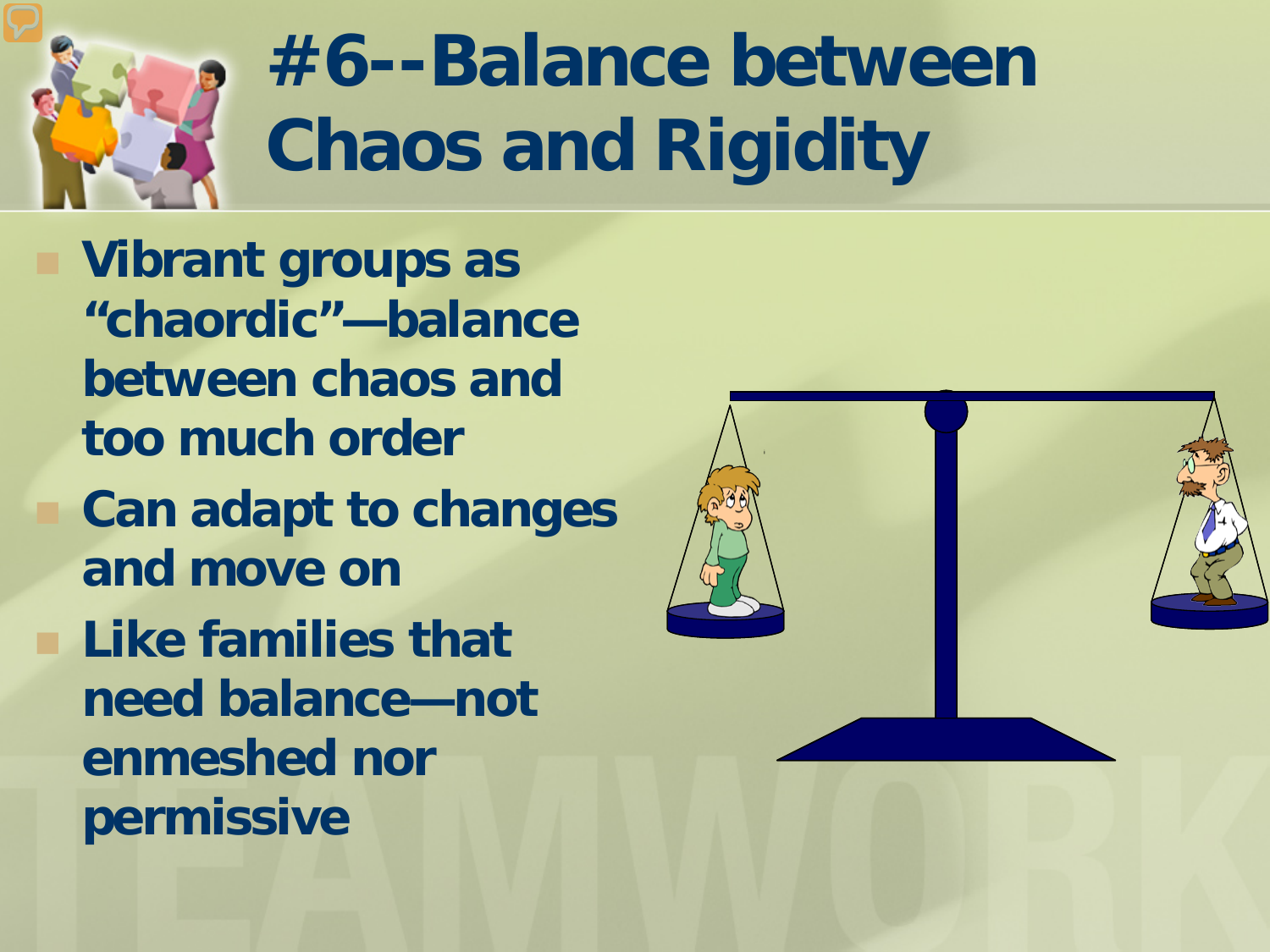

## **#7—Affirm and Support One Another**

 **Sense of belonging, group cohesiveness Defined sense of "self" and group membership Take pride in and celebrate the accomplishments of all "Not to be the best but do our best"**

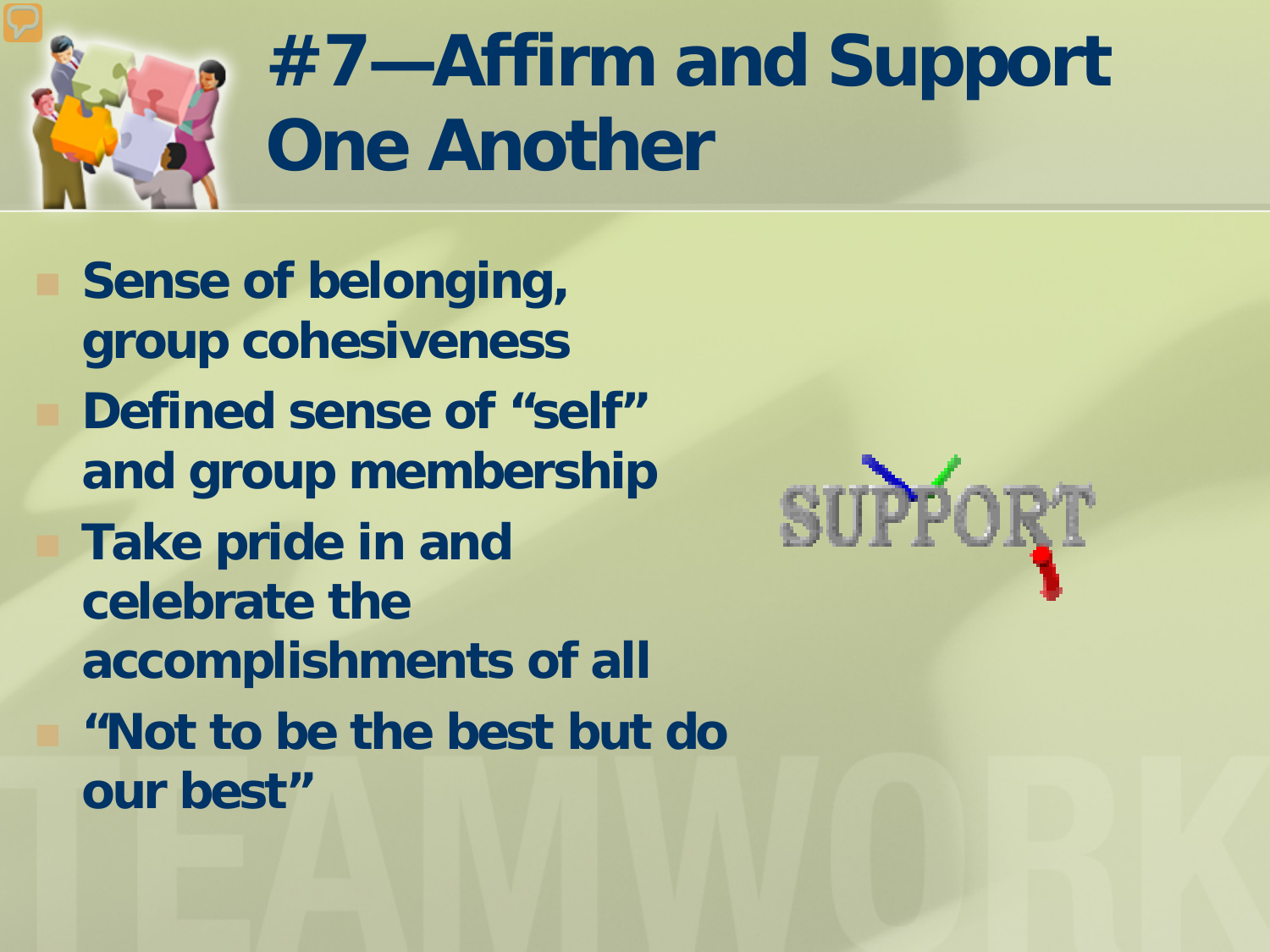

## **#8—Value and Practice Service to Others**

 **Community service is truly valued Groups feel an obligation to improve their own community Part of the group's fundamental purpose**

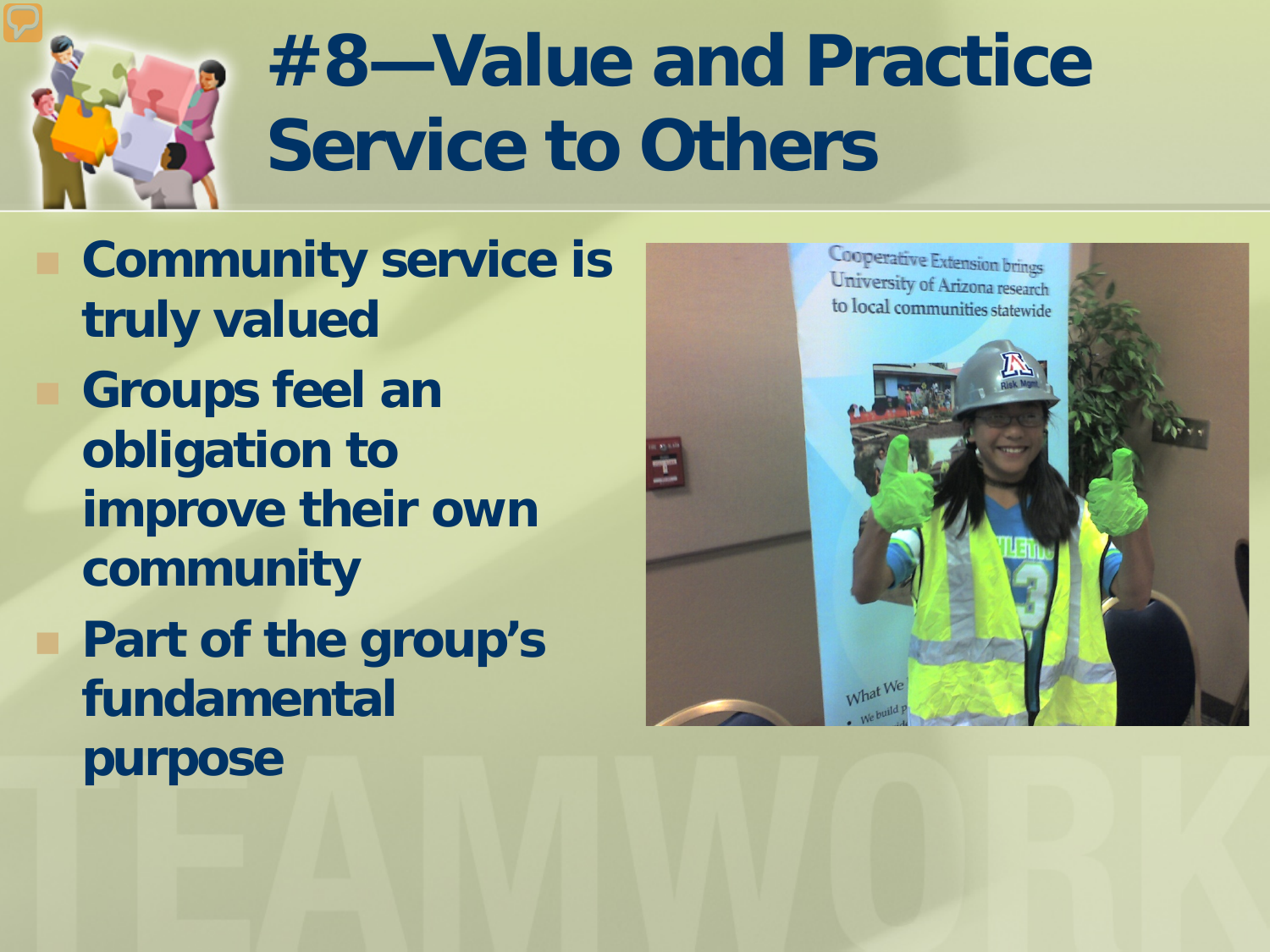

## **#9--Mentoring**

 **Intentional about mentoring to socialize new members Provide a support structure Indoctrinated into the values, customs and traditions of the club**

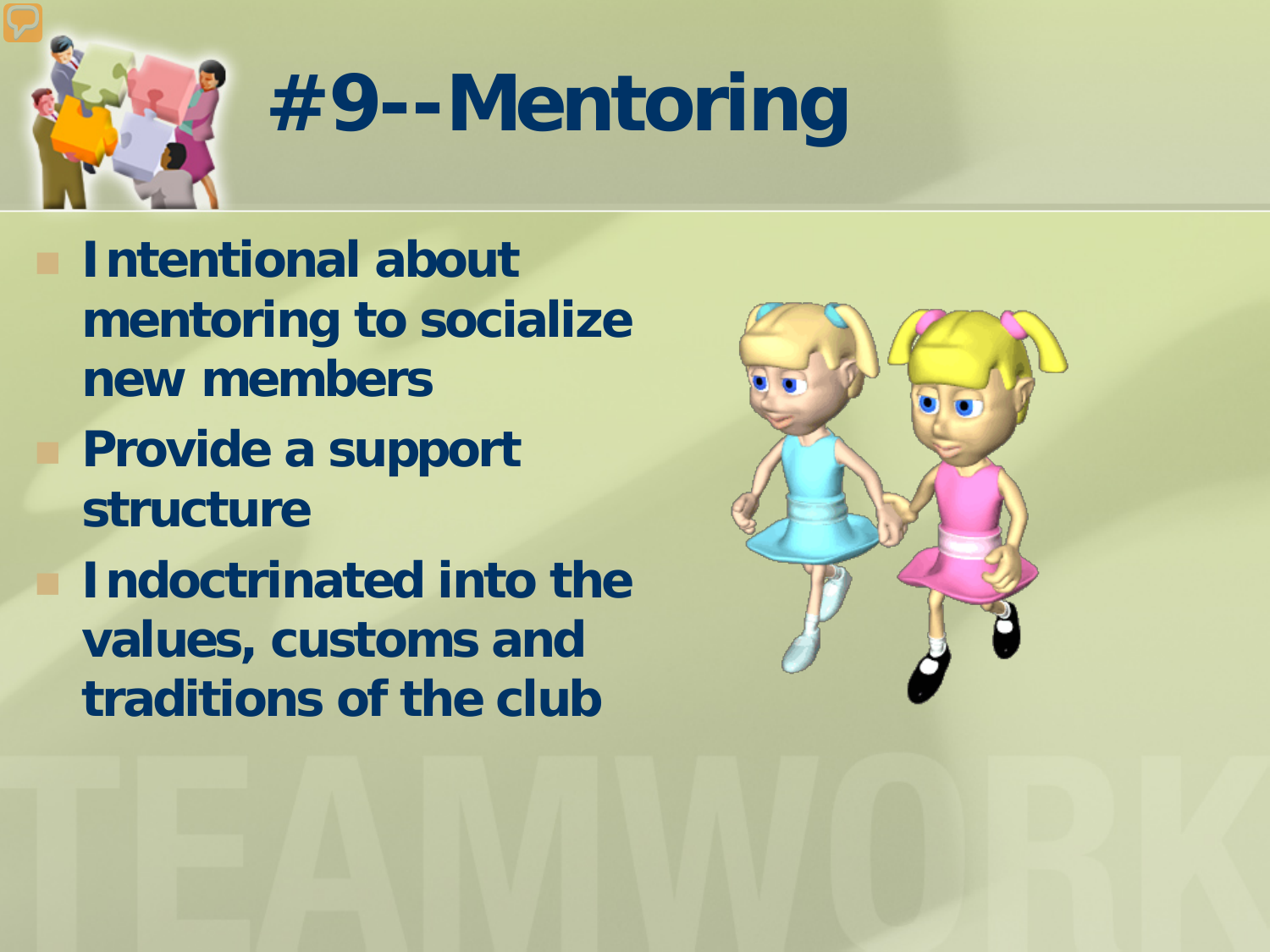

## **#10—Take Time for Training**

 **Set aside time to train youth for roles Adults see their role as helping with development, not quick solutions Help youth grow into positions of leadership** 

**and responsibility**

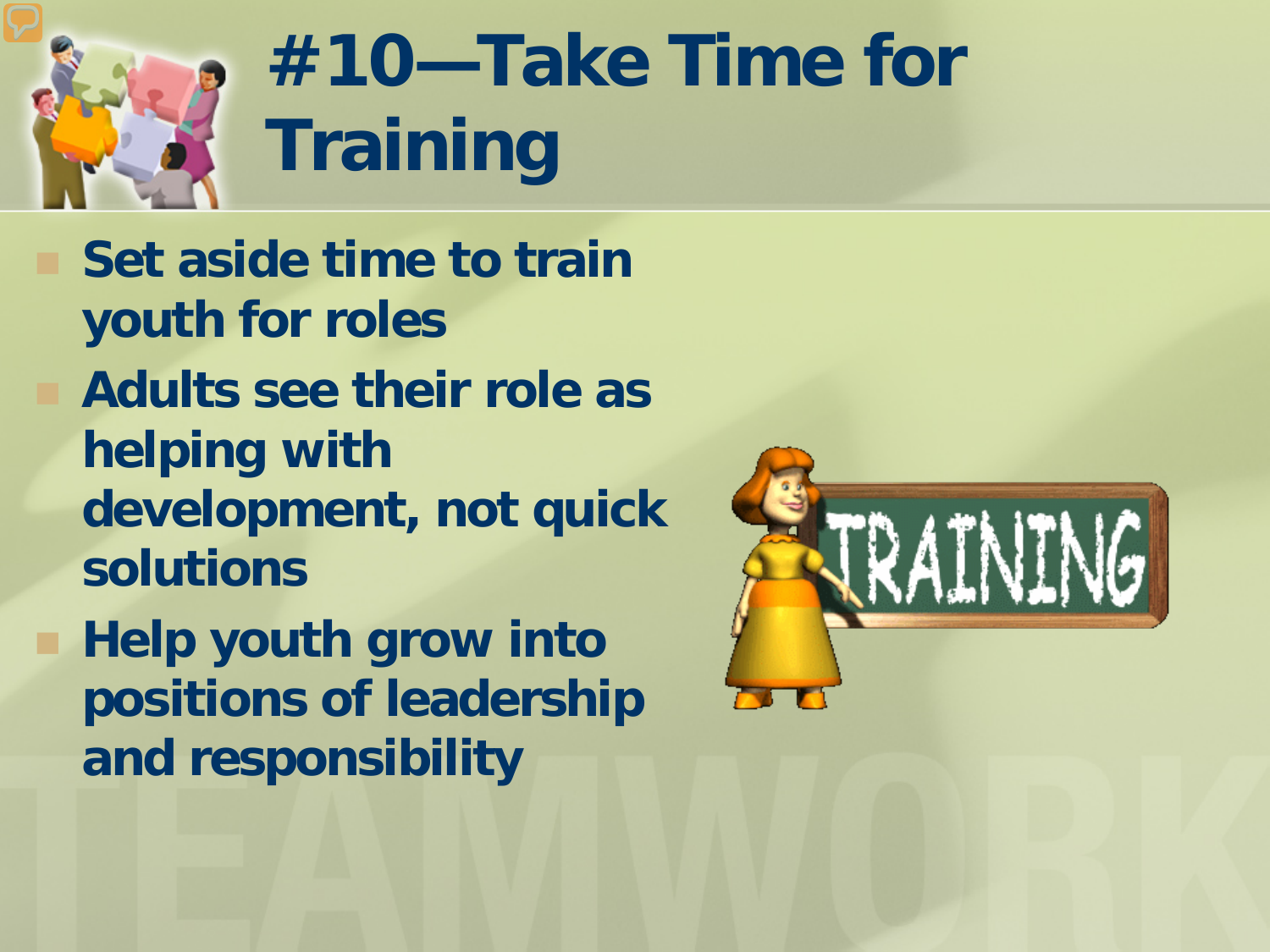

# **#11--Synergy**

 **All elements must be present The whole is greater than the sum of the individual parts The process is more important than the outcomes**

"Youth acquire a sense of significance from doing significant things, from being active participants in their own education."

--Alfie Kohn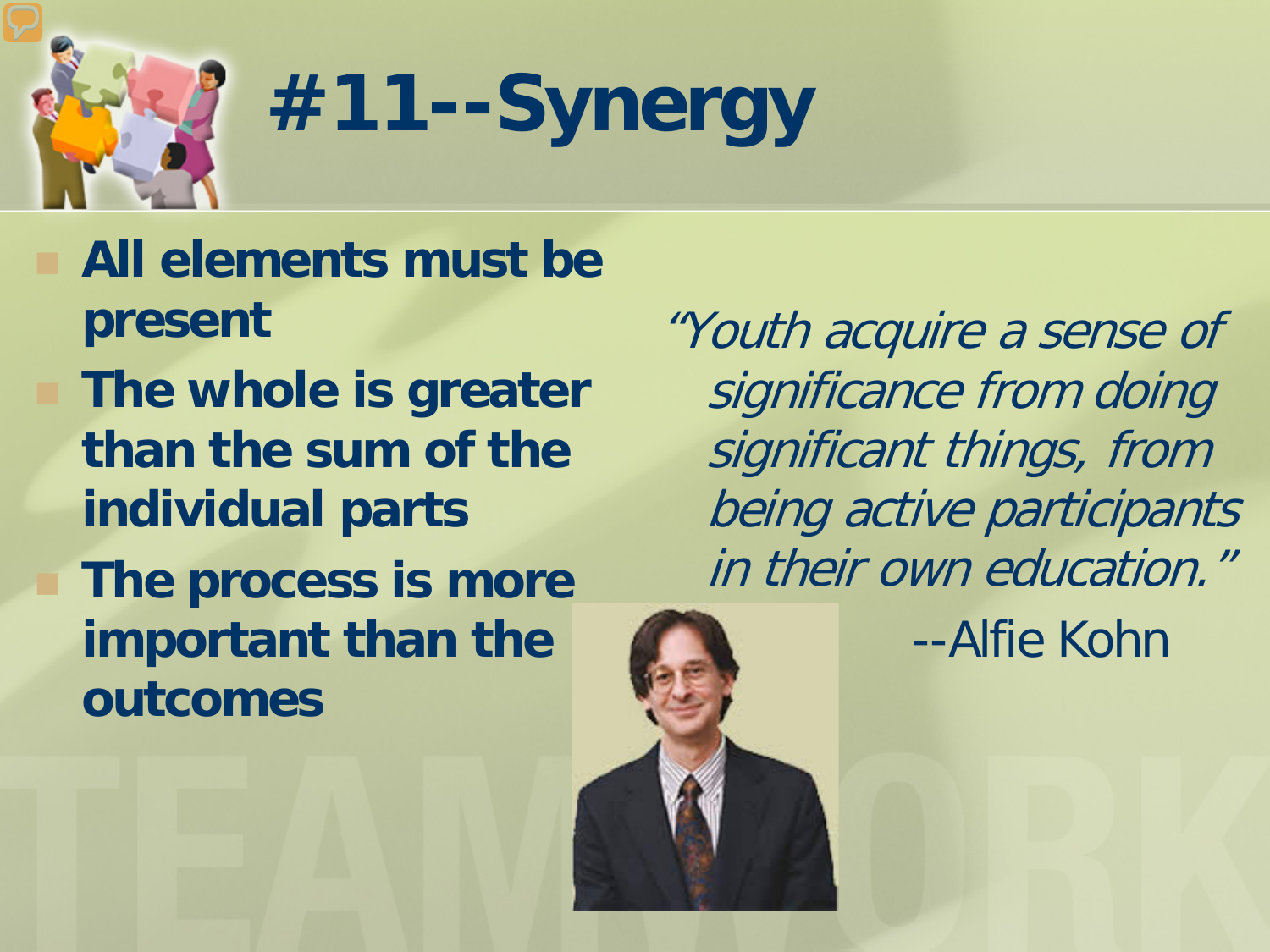

## Now it's your turn…

#### **REFLECT & SHARE**

- What surprised you?
- What seemed to be "common sense"?

#### **GENERALIZE**

**How would you use these ideas in your 4-H work** in your county or reservation?

#### **APPLY**

 How might you apply this information to other settings? (e.g. office, task groups, etc.)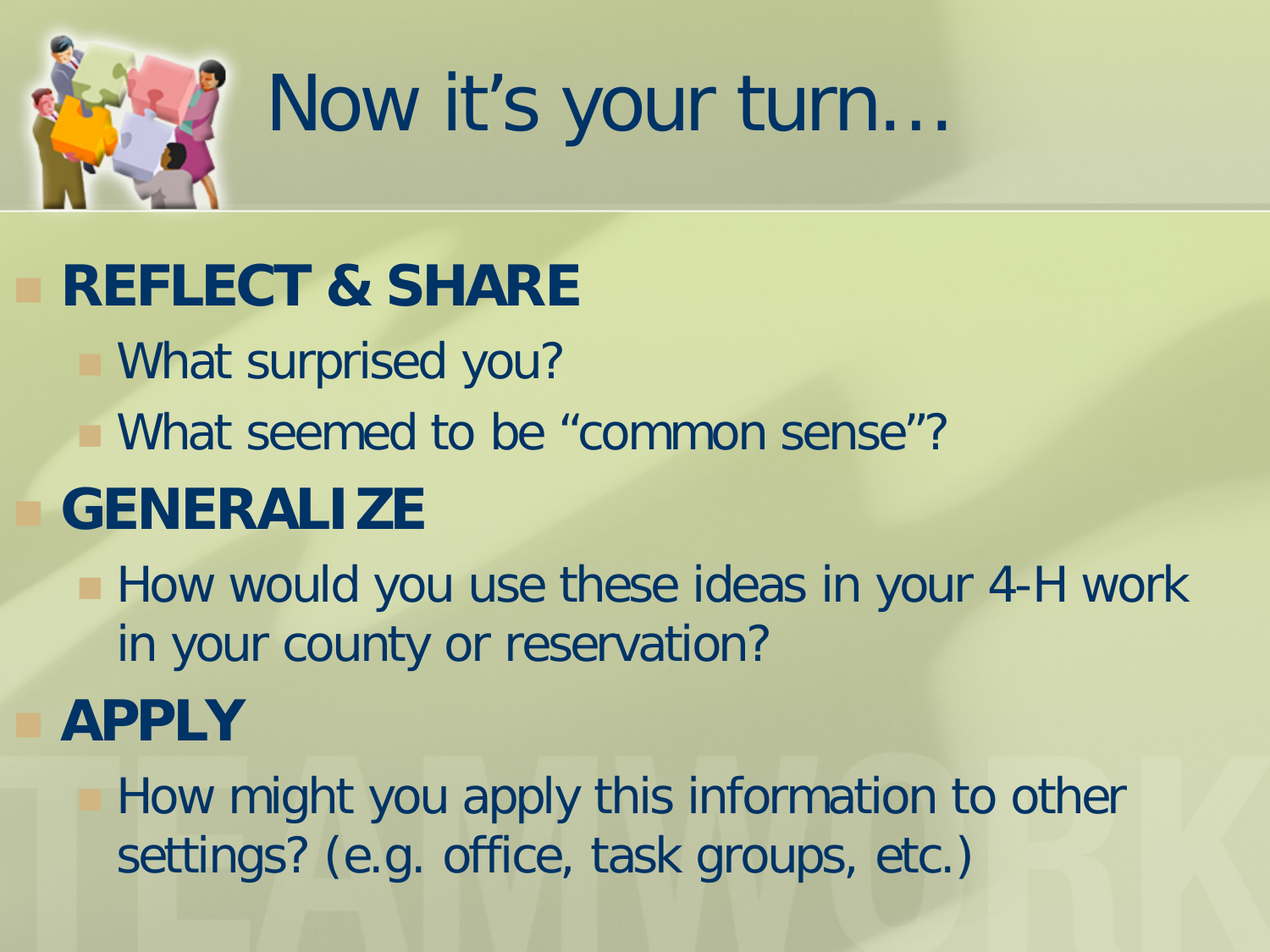

## **SUMMARY**

- Youth programs that involve youth as key partners in planning, implementation and evaluation are stronger than programs that see youth as "clients" or "recipients"
- Adult attitudes and perceptions of youth capabilities are key in setting group climate (stop global whining)
- Adult leadership styles must vary with age and circumstances
- Eleven elements of vibrancy help add to our knowledge of "best practices" in positive youth development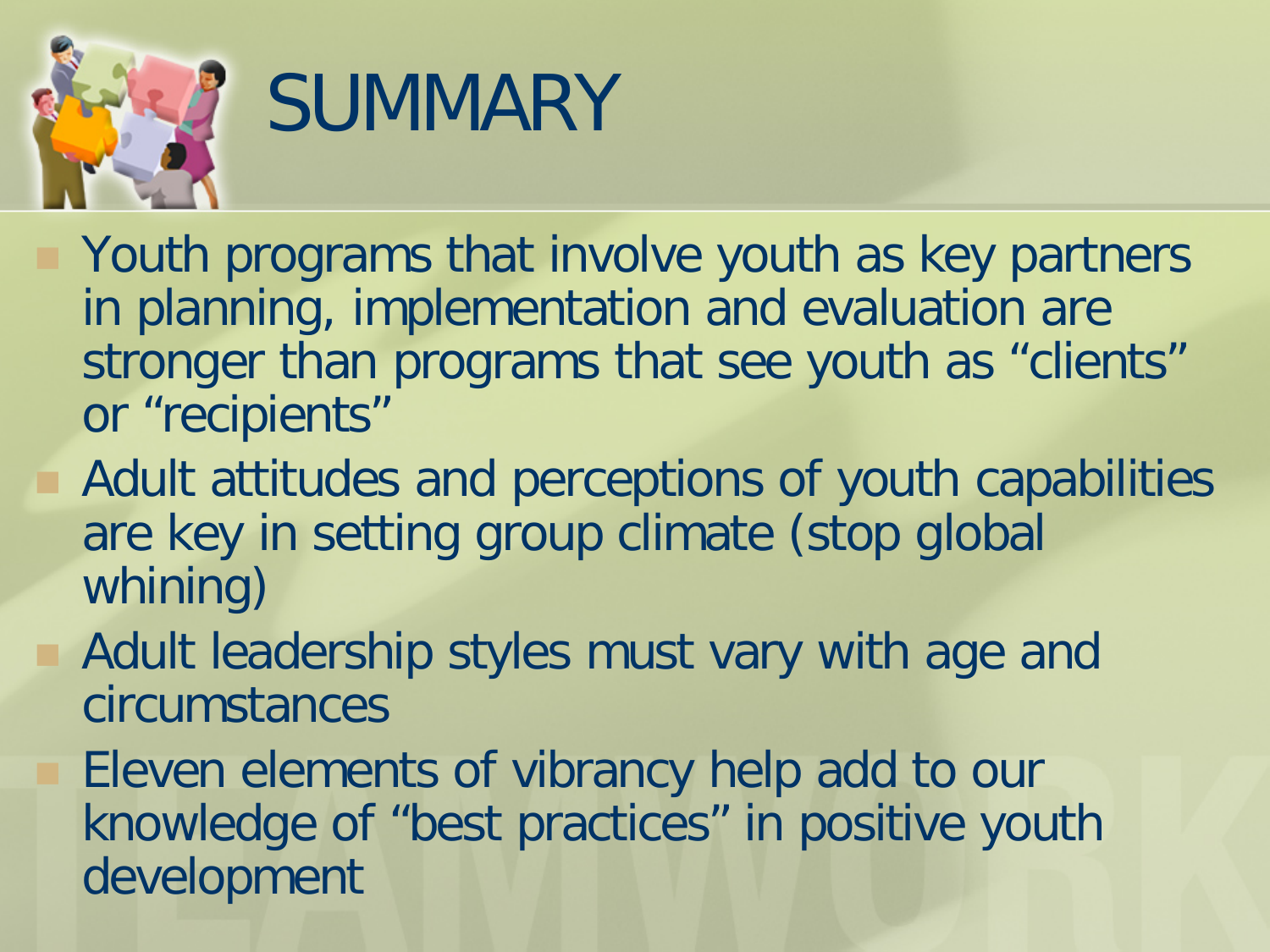

#### Empowerment

"If you are here to help me, then you are wasting your time. But if you are here because your liberation is bound up in mine, then let's begin together." --Lilly Walker an Australian Aborigine